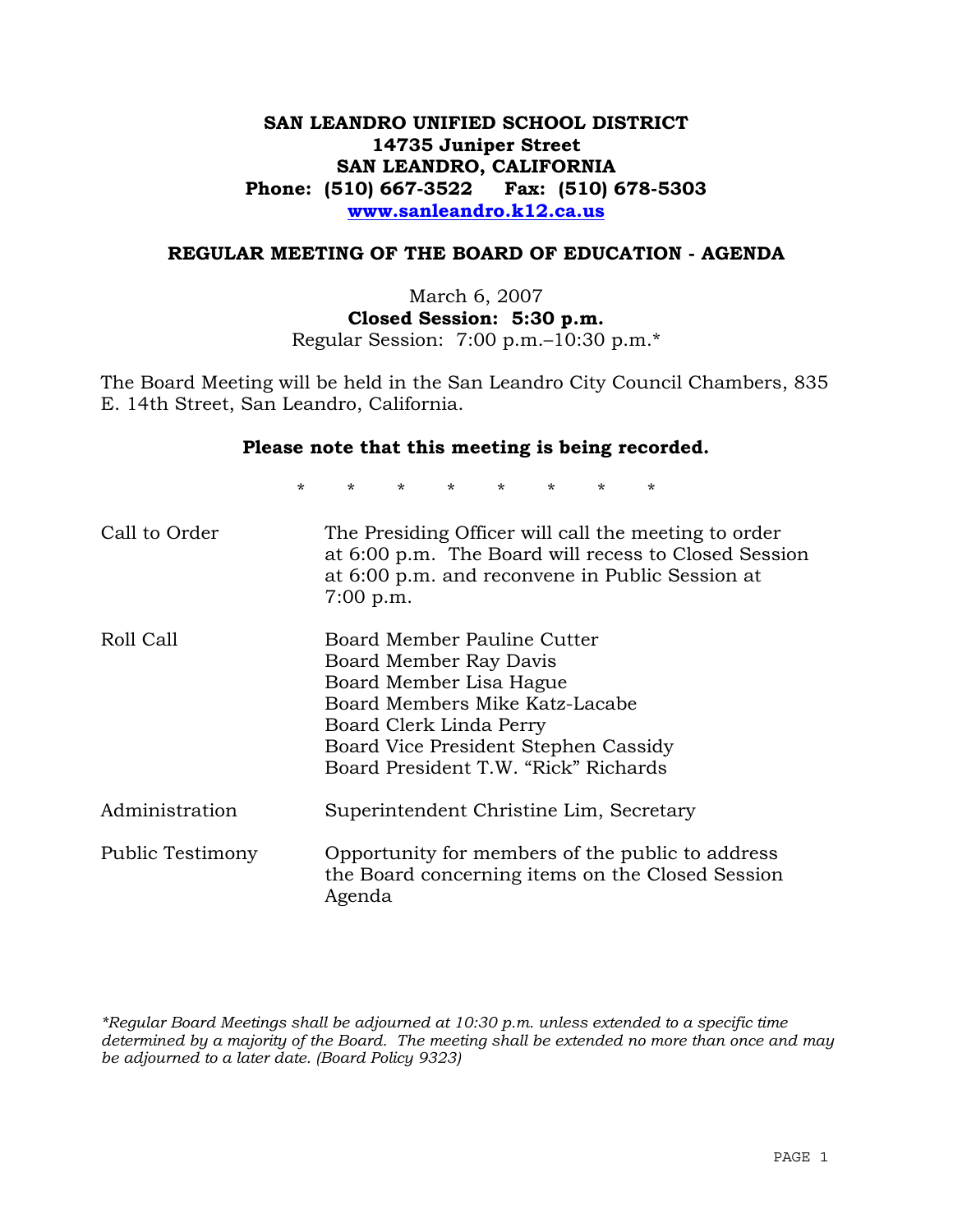Prior to the Public Session, the Board will meet in Closed Session pursuant to Education Code Sections 35146 and 48918(c), and Government Code Sections 54957, 54957.6, 54956.9(b), and 54956.9.

- a) Student Expulsions
- b) Public Employee Performance Evaluation, Title: Superintendent's Evaluation
- c) Public Employee Discipline/Dismissal/Release
- d) Conference with Labor Negotiator
- e) Conference with Legal Counsel Anticipated Litigation Significant exposure to litigation
- f) Conference with Real Property Negotiator
- g) Conference with Legal Counsel Existing Litigation

| Report Closed<br>Session Action | Motion __________ Second __________ Vote ________ |                                                                                                                                                                                                                                                                                                                                                                                                                                                                                                                                                                                                                                                                                                                                                                                                                                                                                                                                                                                                                        |
|---------------------------------|---------------------------------------------------|------------------------------------------------------------------------------------------------------------------------------------------------------------------------------------------------------------------------------------------------------------------------------------------------------------------------------------------------------------------------------------------------------------------------------------------------------------------------------------------------------------------------------------------------------------------------------------------------------------------------------------------------------------------------------------------------------------------------------------------------------------------------------------------------------------------------------------------------------------------------------------------------------------------------------------------------------------------------------------------------------------------------|
| Pledge of Allegiance            |                                                   |                                                                                                                                                                                                                                                                                                                                                                                                                                                                                                                                                                                                                                                                                                                                                                                                                                                                                                                                                                                                                        |
| Approve Agenda                  | Motion __________ Second __________ Vote ________ | Approve the Regular Meeting Agenda of March 6, 2006.                                                                                                                                                                                                                                                                                                                                                                                                                                                                                                                                                                                                                                                                                                                                                                                                                                                                                                                                                                   |
| Legal Statement                 | 54954.2(a)                                        | Members of the audience who wish to address the<br>Board are asked to complete the yellow card available at<br>the entrance and submit it to the Board's Administrative<br>Assistant. Speakers who have completed the card will be<br>called when the item is reached on the agenda or, for<br>non-agenda items, during the Public Testimony. Cards<br>are to be turned in before the item is reached on the<br>agenda. Please note that this meeting is being recorded.<br>State law prohibits the Board of Education from taking<br>any action on or discussing items that are not on the<br>posted agenda except to A) briefly respond to statements<br>made or questions posed by the public in attendance; B)<br>ask questions for clarification; C) provide a reference to a<br>staff member or other resource for factual information in<br>response to the inquiry; or D) ask a staff member to<br>report back on the matter at the next meeting and/or put<br>it on a future agenda. (Government Code Section |

#### **PRESENTATIONS**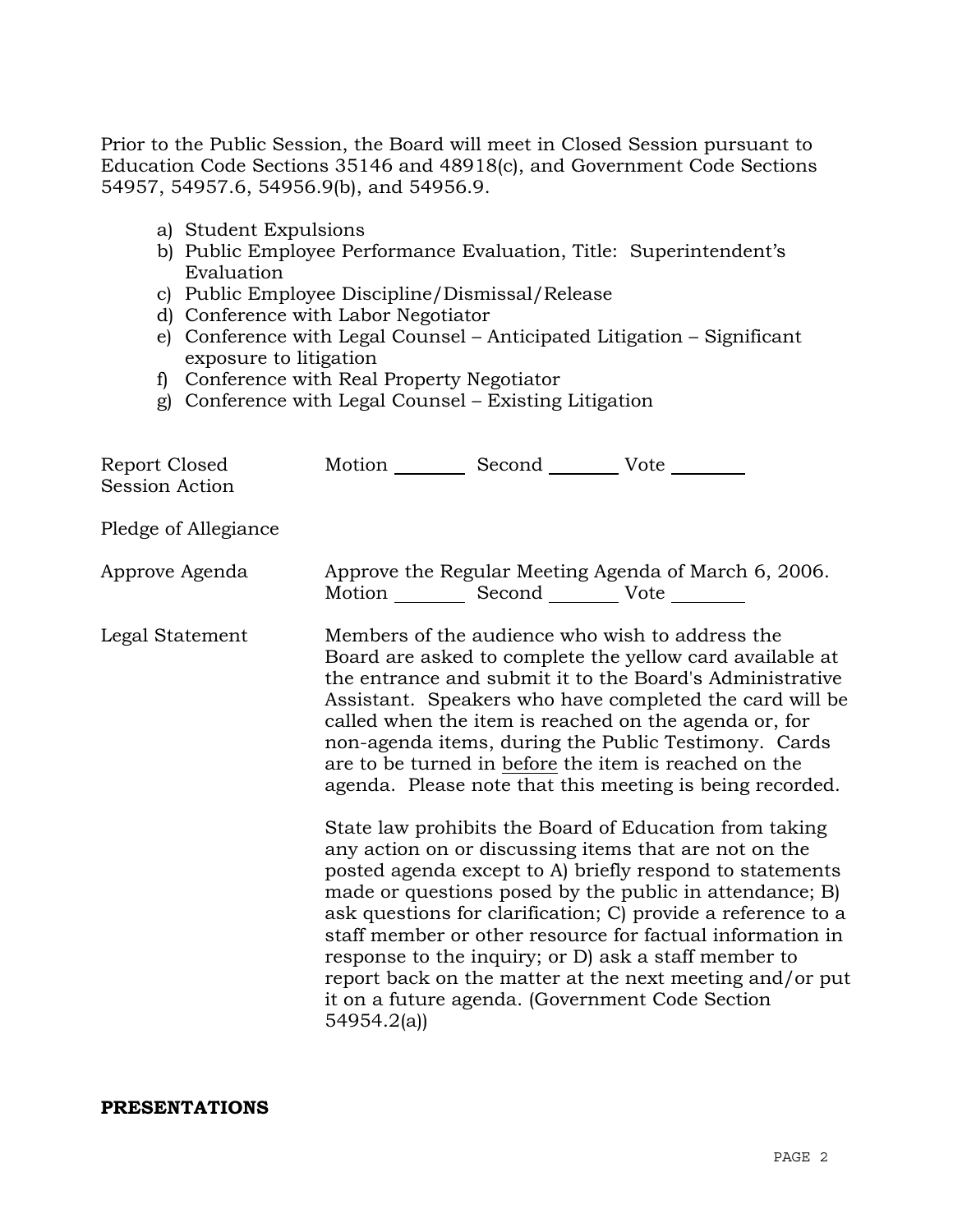- \* A Certificate of Commendation will be presented to Felipe Ibarra who served as Interim Human Resources Director while the District conducted the search for the Assistant Superintendent, Human Resources. Felipe's calm leadership and steady courage resulted in many new hires and a smooth transition for the department
- \* Ruth Alahydoian from Kelly, Northcross & Nobriga will present an update on the Refund 1997 Bond and the Sale of Measure B Bonds.
- \* San Leandro High School Athletic Program Amy Furtado, Principal of San Leandro High School, will present information related to the schools' Athletic Program. The high school athletic program is an awarding winning program that serves students in ninth through twelfth graders in a wide variety sports. The presentation will include such information as: current athletic program offerings, number of students participating in the program, and program budget and operating costs. Additionally, as with most districts, the athletic programs face escalating costs. The principal will explain the escalating costs and challenges the high school faces as it strives to continue to offer a high quality, comprehensive athletic program.
- \* California Healthy Kids Survey and Safe Schools Survey Results As part of the state's school safety and violence prevention program, districts' administer the confidential California Healthy Kids Survey to students in grades 5, 7, 9, and 11 every two years. The survey asks students to respond to questions about alcohol, tobacco and other drug use, violence and safety, physical health and external assets/resilience). San Leandro Unified School District administered the survey in the spring of 2006. Judith Cameron, Director of Curriculum and Instruction and Daniel Chaja, Assistant Director of Research and Program Evaluation will present an overview of the survey as well as how our students responded to the questions. They will also compare results from the 2001, 2003, and 2005 survey administration.

 In the fall of 2006, the District administered a safe school survey developed by Barry Chersky, our District Safe School consultant and reviewed by members of the Secondary Safe School Support Team. This survey was administered to students in grades 6-12. The survey addressed questions related to school safety, bullying, discrimination, and support systems. Student comments were also collected. Cindy M. Cathey, Assistant Superintendent of Educational Services, will present a summary of the survey results including students' comments and implications for next steps. She will also share work the District and schools are doing to address the needs identified.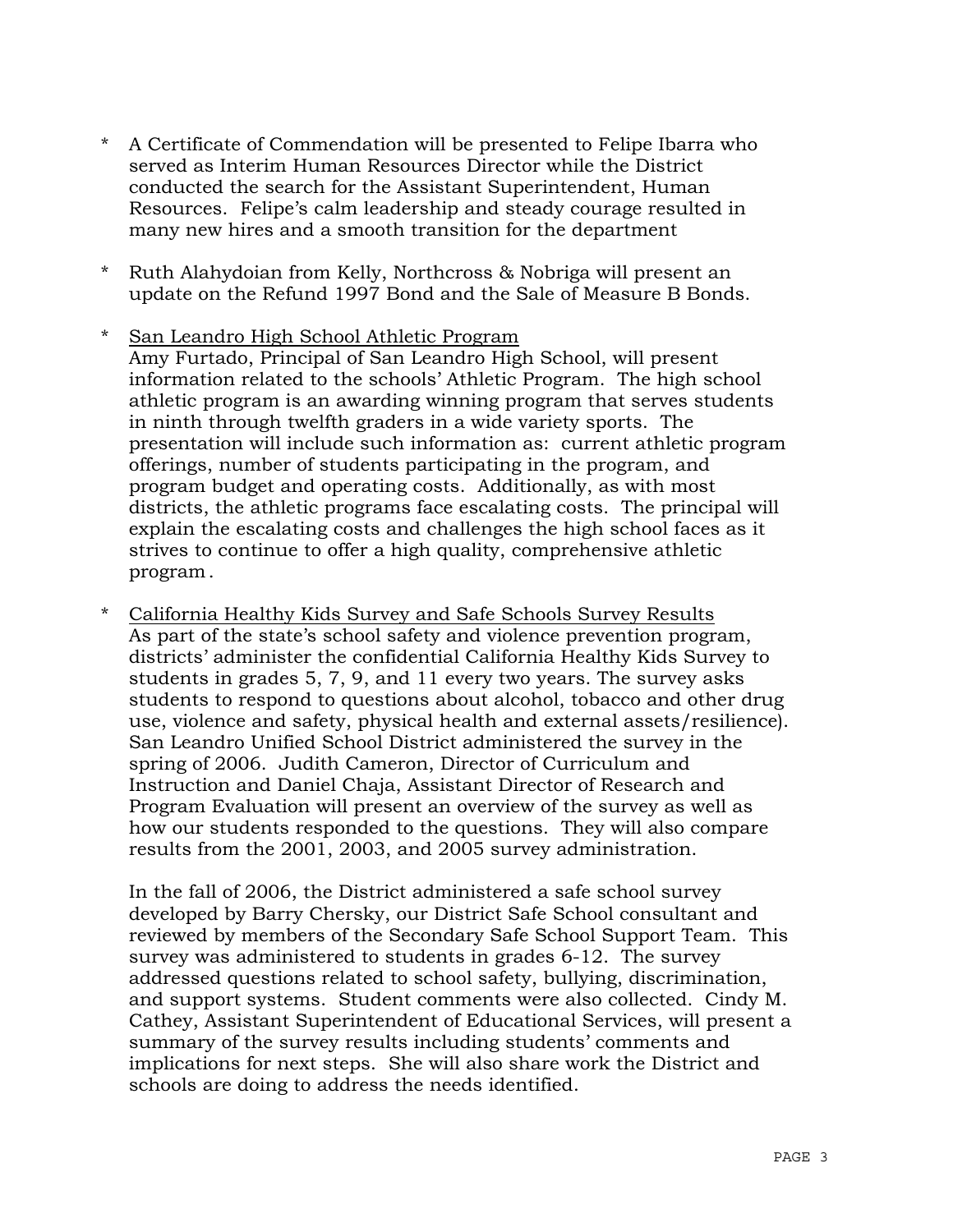**REPORTS 8:00 pm Time Specific** 

#### **PUBLIC TESTIMONY ON NON-AGENDA ITEMS**

**REPORTS** Correspondence Superintendent's Report Board Committee Reports

- Communication
- Curriculum
- Superintendent's Evaluation Ad-Hoc Committee

Board Representatives' Reports

• Eden Area Regional Occupational Program

#### **CONSENT ITEMS**

These items are considered routine and may be enacted by a single motion. At the request of any member of the Board, any item on the consent agenda shall be removed and given individual consideration for action as a regular agenda item.

#### General Services

| $1.1 - C$<br>Approval of Board<br>Minutes – February 6,<br>2007 | <b>Staff Recommendation:</b><br>Approve the minutes of the regular board meeting<br>held on February 6, 2007.                                                                                       |   |  |  |
|-----------------------------------------------------------------|-----------------------------------------------------------------------------------------------------------------------------------------------------------------------------------------------------|---|--|--|
|                                                                 | Motion Second Vote ______                                                                                                                                                                           |   |  |  |
| $1.2-C$<br>2007                                                 | Staff Recommendation:<br>Approval of Board Approve the minutes of the special board meeting<br>Minutes – February 21, held on February 21, 2007.                                                    |   |  |  |
| $1.3-C$<br>2007                                                 | Motion _________ Second __________ Vote _______<br>Staff Recommendation:<br>Approval of Board Approve the minutes of the special board meeting<br>Minutes – February 23, held on February 23, 2007. |   |  |  |
| Human Resources                                                 | Motion _________ Second __________ Vote _______                                                                                                                                                     |   |  |  |
| $2.1-C$                                                         | Staff Recommendation:                                                                                                                                                                               | 9 |  |  |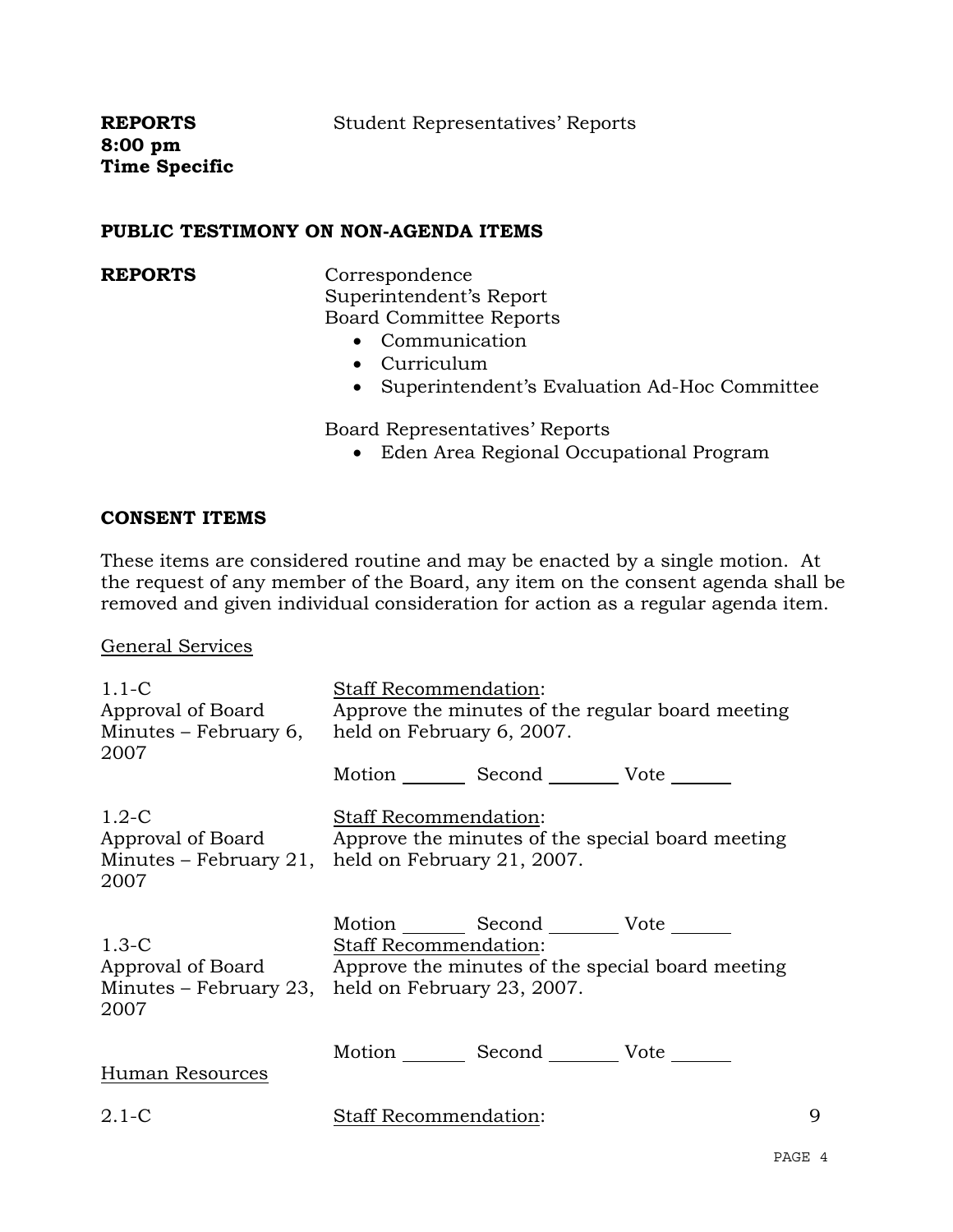Accept Personnel Report as submitted.

Acceptance of Personnel Report

Motion \_\_\_\_\_\_\_\_ Second \_\_\_\_\_\_\_\_\_ Vote \_\_\_\_\_\_\_

| <b>Educational Services</b>                                    |                                                                                                                                                                                                                                                                                                                                                                   |    |  |
|----------------------------------------------------------------|-------------------------------------------------------------------------------------------------------------------------------------------------------------------------------------------------------------------------------------------------------------------------------------------------------------------------------------------------------------------|----|--|
| $3.1-C$<br>Acceptance of<br>Donations                          | Staff Recommendation:<br>Approve the acceptance of gifts to the District as<br>follows:                                                                                                                                                                                                                                                                           |    |  |
|                                                                | <b>McKinley Elementary School</b><br>• $$100$ for a Kindergarten classroom from Mr. $&$<br>Mrs. Lee                                                                                                                                                                                                                                                               |    |  |
|                                                                | Roosevelt Elementary School<br>• \$99 from Alfred Perio through the P.G. & E.<br>Campaign for the Community program<br>$$99$ from P. G. & E. from the Matching funds<br>program<br>\$80.76 from Danice Desaulniers through the<br>Wells Fargo United Way Campaign<br>\$75.54 from Albertson's through their local<br>$\bullet$<br>support campaign from purchases |    |  |
|                                                                | Motion _________ Second ___________ Vote _______                                                                                                                                                                                                                                                                                                                  |    |  |
| $3.2 - C$<br>Proposed Stipulated<br><b>Expulsion Order</b>     | Staff Recommendation:<br>Approve the stipulated expulsion recommendation<br>from the Director of Student Support Services for<br>student E18-06/07.<br>Motion _________ Second _________ Vote _______                                                                                                                                                             |    |  |
| $3.3-C$<br><b>Administrator Training</b><br>Program Grant      | <b>Staff Recommendation:</b><br>Approve renewal of the Administrator Training<br>Program grant in the amount of \$6,000 for the<br>period July 1, 2006 through June 30, 2008.<br>Motion _________ Second ___________ Vote _______                                                                                                                                 | 11 |  |
|                                                                |                                                                                                                                                                                                                                                                                                                                                                   |    |  |
| $3.4 - C$<br>Career Tech Education<br><b>Grant Application</b> | Staff Recommendation:<br>Approve the San Leandro High School Assembly<br>Bill 1802 Career Technical Grant application for                                                                                                                                                                                                                                         | 14 |  |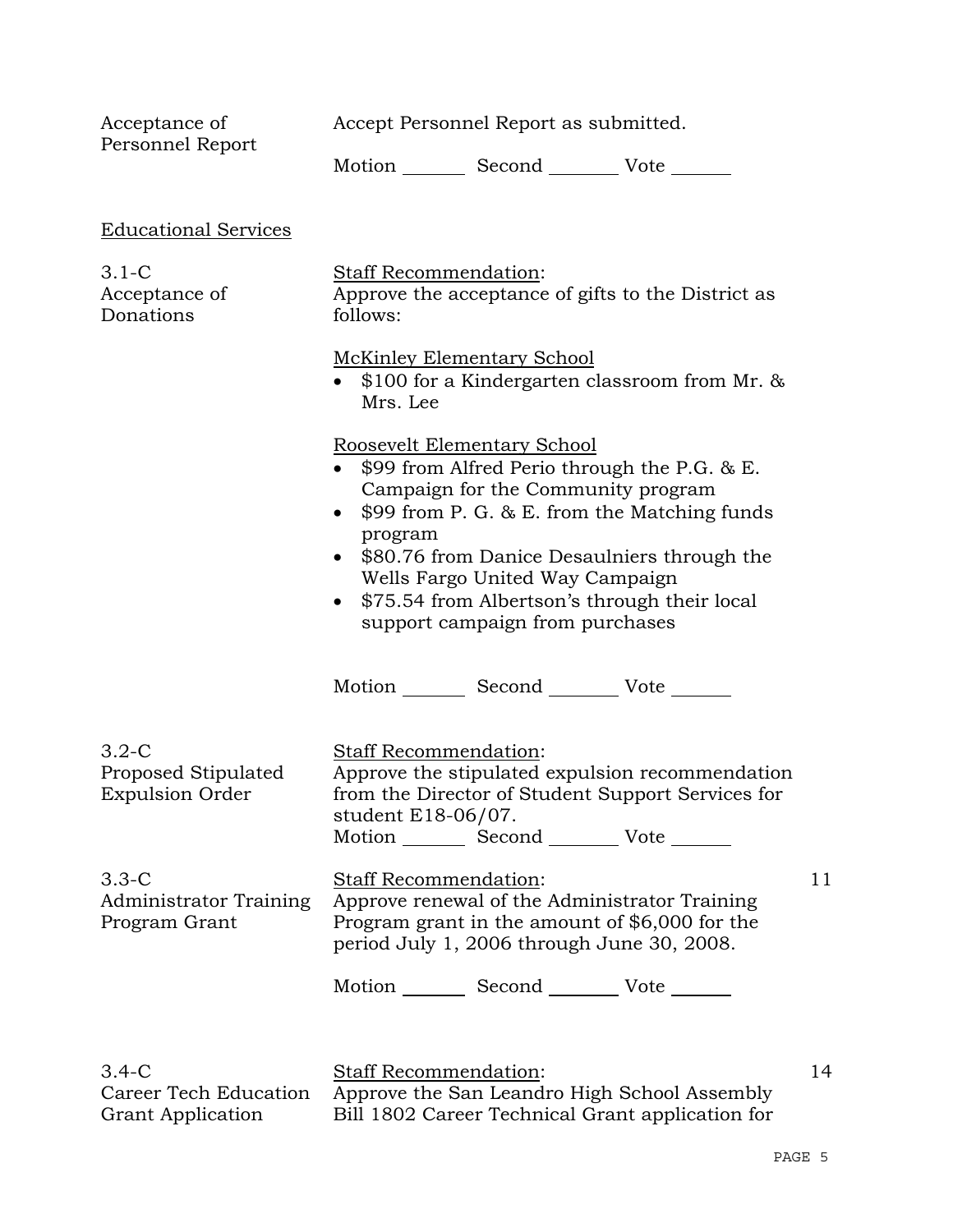# an amount up to \$36,037.

|                                                                                                           | Motion _________ Second __________ Vote _______                                                                                                                                                                                                                                                             |    |
|-----------------------------------------------------------------------------------------------------------|-------------------------------------------------------------------------------------------------------------------------------------------------------------------------------------------------------------------------------------------------------------------------------------------------------------|----|
| $3.5-C$<br>Violence Elimination<br>and Safety for San<br>Leandro (VESSL) Grant<br>Application             | <b>Staff Recommendation:</b><br>Approve the application for the Violence<br>Elimination and Safety for San Leandro (VESSL)<br>Grant Application through the School Community<br>Violence Prevention Program for an amount of<br>approximately \$498,336.<br>Motion _________ Second __________ Vote _______ | 19 |
| Business, Operations and Facilities                                                                       |                                                                                                                                                                                                                                                                                                             |    |
| $4.1-C$<br>Roosevelt Library<br>Media Center Notice of<br>Completion                                      | <b>Staff Recommendation:</b><br>Approve the Roosevelt Library Media Center: Bid<br>Package #05-06, Notice of Completion.                                                                                                                                                                                    | 34 |
|                                                                                                           | Motion _________ Second _________ Vote _______                                                                                                                                                                                                                                                              |    |
| $4.2-C$<br>Bancroft Middle School<br>Interior Finishes &<br>Lighting Improvements<br>Notice of Completion | <b>Staff Recommendation:</b><br>Approve the Bancroft Middle School Interior<br>Finishes & Lighting Improvements: Bid Package<br>#05-09. Notice of Completion.                                                                                                                                               | 35 |
|                                                                                                           | Motion _________ Second __________ Vote _______                                                                                                                                                                                                                                                             |    |
| $4.3-C$<br>San Leandro High<br>School Fence Notice of<br>Completion                                       | Staff Recommendation:<br>Approve the San Leandro High School Fence: Bid<br>Package #06-01, Notice of Completion.<br>Motion _________ Second __________ Vote _______                                                                                                                                         | 36 |
| $4.4-C$<br>Garfield Elementary<br>School Windows<br>Replacement Notice of<br>Completion                   | <b>Staff Recommendation:</b><br>Approve the Garfield Elementary School Windows<br>Replacement: Bid Package #06-04, Notice of<br>Completion.                                                                                                                                                                 | 37 |
| $4.5-C$<br>Monroe Elementary<br>School Windows<br>Replacement Notice of<br>Completion                     | Motion Second Vote<br><b>Staff Recommendation:</b><br>Approve the Monroe Elementary School Windows<br>Replacement: Bid Package #06-04, Notice of<br>Completion.                                                                                                                                             | 38 |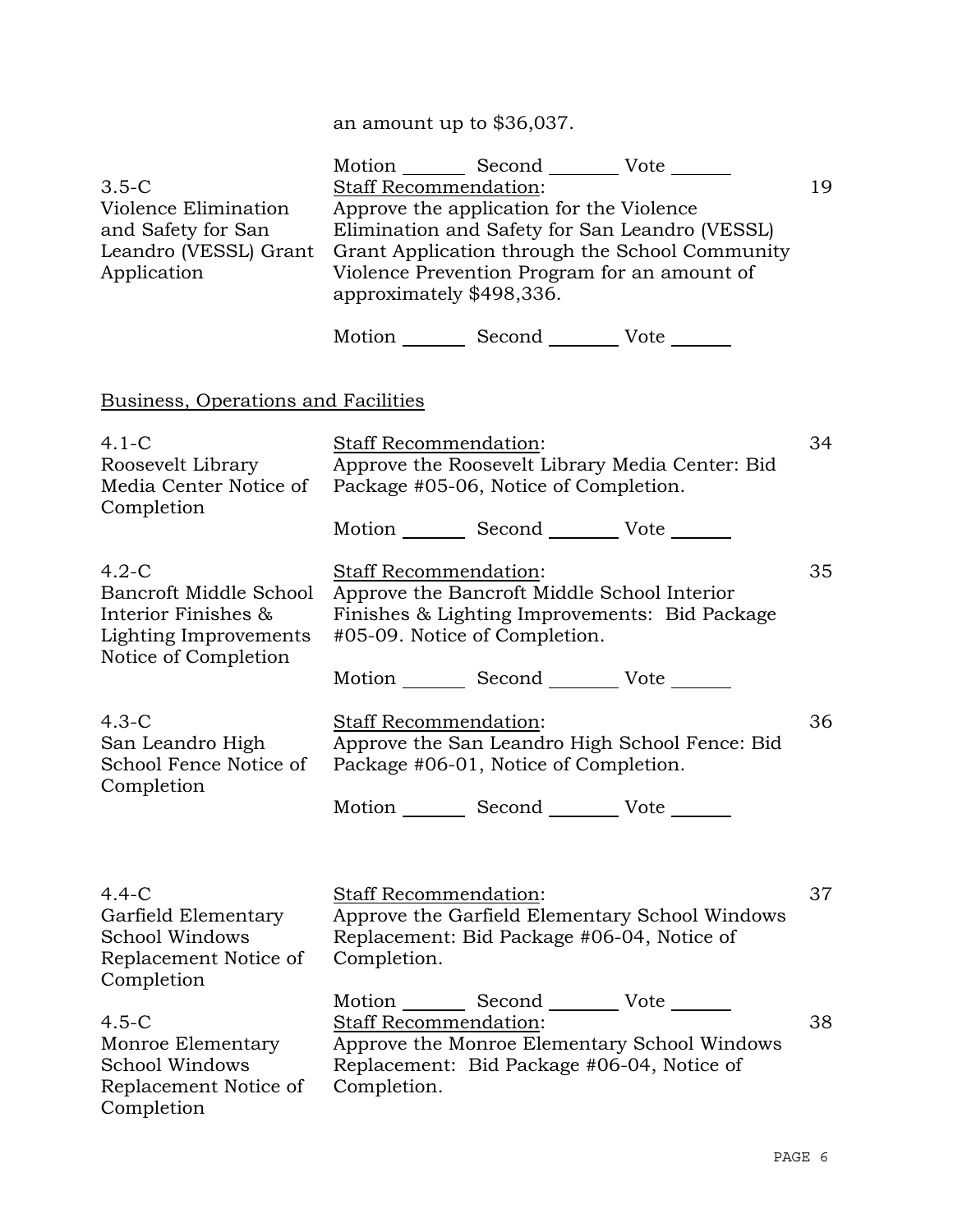Motion \_\_\_\_\_\_\_\_\_ Second \_\_\_\_\_\_\_\_\_ Vote \_\_\_\_\_\_\_

### **ACTION ITEMS**

These items are presented for action at this time. Some may have been reviewed at a previous meeting.

Human Resources

| $2.1 - A$                           | <b>Staff Recommendation:</b> | 39.                                       |      |  |
|-------------------------------------|------------------------------|-------------------------------------------|------|--|
| Declaration of Need for             |                              | Approve the Declaration of Need for Fully |      |  |
| <b>Fully Qualified</b><br>Educators | Qualified Educators.         |                                           |      |  |
|                                     | Motion                       | Second                                    | Vote |  |

#### **CONFERENCE**

These items are submitted for advance planning and to assist the Board in establishing future agenda items. The Board may, however, take action on the following:

#### Human Resources

| $2.1-CF$                                         | <b>Staff Recommendation:</b>                                                                    |        |      | 43 |
|--------------------------------------------------|-------------------------------------------------------------------------------------------------|--------|------|----|
| Job Description<br>for Manager,<br>Maintenance & | The Board will consider approving the job description<br>for Manager, Maintenance & Operations. |        |      |    |
| Operations                                       | Motion                                                                                          | Second | Vote |    |
| <b>Educational Services</b>                      |                                                                                                 |        |      |    |

| $3.1-CF$<br><b>Revised Board Policy</b><br>6158, and Proposed<br>Administrative<br>Regulations 6158 a-i,<br>Instruction- | <b>Staff Recommendation:</b><br>The Board will discuss and consider approving<br>the revisions to Board Policy 6158 and approve<br>the proposed mandated Administrative Regulation<br>6158 a-i, Instruction – Independent Study. |             |      | 45 |
|--------------------------------------------------------------------------------------------------------------------------|----------------------------------------------------------------------------------------------------------------------------------------------------------------------------------------------------------------------------------|-------------|------|----|
| Independent Study                                                                                                        | Motion $\frac{1}{\sqrt{1-\frac{1}{2}}\cdot\frac{1}{\sqrt{1-\frac{1}{2}}}}$                                                                                                                                                       | Second Vote |      |    |
| $3.2-CF$<br>Revised Uniform<br>Complaint Procedure<br><b>Exhibit 1312.3</b>                                              | <b>Staff Recommendation:</b><br>The Board will discuss and consider approving<br>and replacing the revised Uniform Complaint<br>Procedure Exhibit E 1312.3.                                                                      |             |      | 58 |
|                                                                                                                          | Motion                                                                                                                                                                                                                           | Second      | Vote |    |